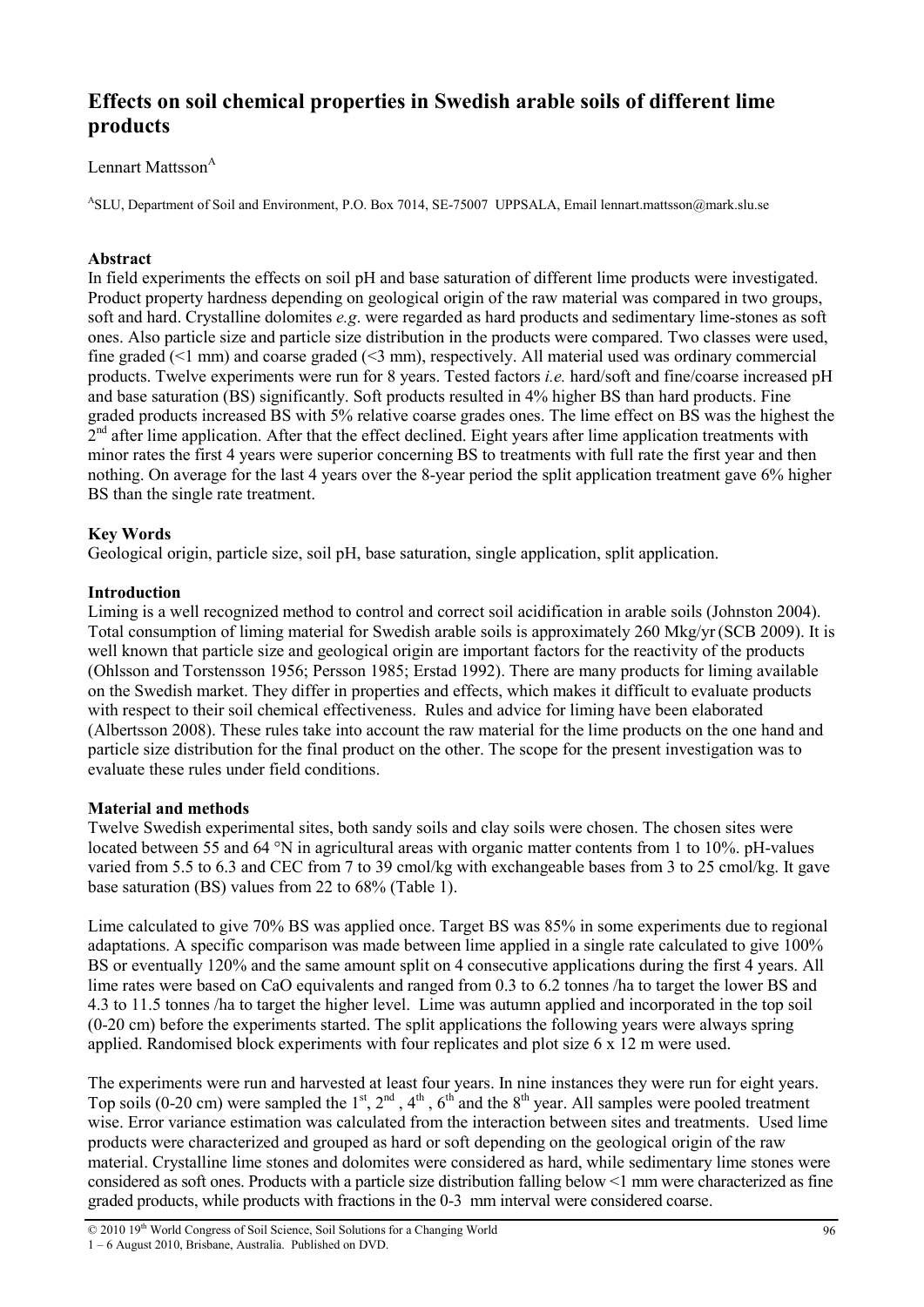| Site        | pH  | Exch. bases           | $\overline{\phantom{a}}$<br><b>CEC</b> | Base                       | Organic | Clay content   | <b>BS</b> | CaO          |
|-------------|-----|-----------------------|----------------------------------------|----------------------------|---------|----------------|-----------|--------------|
|             |     |                       |                                        | saturation                 | matter  | $< 0.002$ mm   | target    |              |
|             |     | (------cmol/kg------) |                                        | --%--------------<br>$- -$ |         |                |           | (tonnes /ha) |
| AC-87-1999  | 5.5 | 2.7                   | 12.4                                   | 21.8                       | 5.3     | 4              | 70/100    | 4.2/6.8      |
| L-106-1999  | 5.6 | 1.6                   | 6.5                                    | 24.6                       | 1.4     | $\overline{2}$ | 85/120    | 2.7/4.3      |
| $W-1-2000$  | 5.6 | 7.0                   | 19.3                                   | 36.3                       | 5.0     | 22             | 70/100    | 4.6/8.6      |
| $O-12-1999$ | 5.8 | 8.9                   | 25.3                                   | 35.2                       | 8.7     | 34             | 70/100    | 6.2/11.5     |
| P-35-1999   | 5.8 | 7.4                   | 21                                     | 35.2                       | 6.2     | 36             | 70/100    | 5.1/9.5      |
| $C-21-1999$ | 5.9 | 24.6                  | 38.5                                   | 63.9                       | 10.4    | 6              | 70/100    | 1.6/9.7      |
| D-117-1999  | 6.0 | 16.1                  | 30.2                                   | 53.3                       | 6.0     | 6              | 70/100    | 3.5/9.9      |
| N-321-1999  | 6.0 | 4.1                   | 11.6                                   | 35.3                       | 4.2     | 10             | 70/100    | 2.8/5.3      |
| M-417-2000  | 6.1 | 6.6                   | 11.4                                   | 57.9                       | 3.6     | 10             | 85/120    | 2.1/5.0      |
| $Y-86-1999$ | 6.1 | 12.7                  | 21.3                                   | 59.6                       | 4.8     | 21             | 70/100    | 1.5/6.0      |
| L-303-1999  | 6.3 | 4.2                   | 8.8                                    | 47.7                       | 2.2     | 6              | 85/120    | 2.3/4.5      |
| U-111-1999  | 6.3 | 13.6                  | 20.0                                   | 68.0                       | 2.1     | 40             | 70/100    | 0.3/4.5      |

**Table 1. Relevant soil parameters for the experimental sites. Targets for the base saturation (BS %) and rates of CaO equivalents to achieve the target.** 

#### **Soil analyses results**

Both soft and hard lime products affected pH values clearly and significantly compared to the control (Table 2). Similar effects were obtained also for exchangeable bases and BS. A small but statistically significant pH difference was also measured between the products. Base saturation increased from 50 to more than 60% when limed. There was a relative difference, although not at a statistically significant level, in BS of 4% in favour for the soft products

**Table 2. Effects on pH, exchangeable bases and base saturation (BS) after liming with products with varying**  hardness. Means of year 1, 2 and 4 from start. One, two or three asterisks denotes significant levels p<0.05, **<0.01 and <0.001, respectively.** 

| Treatment.      | pH       | Exch. bases        | BS            |
|-----------------|----------|--------------------|---------------|
| type of product |          | $\text{(cmol/kg)}$ | $\frac{0}{0}$ |
| No lime         | 6.0      | 93                 | 50.3          |
|                 |          |                    |               |
| Hard            | 6.3      | 11.0               | 60.6          |
| Soft            | 6.4      | 11.2               | 63.1          |
| Effect          |          |                    |               |
| $H-N$           | $0.3***$ | $1.7***$           | $10.3***$     |
| $S-N$           | $0.4***$ | $1.8***$           | $12.0***$     |
| H-S             | $-0.1**$ | $-0.2$             | $-2.5$        |

The comparison of coarse and fine graded products showed that fine graded products gave 0.1 pH-units higher pH-values than the coarse ones (Table 3). Exchangeable bases were 0.7 cmol/kg higher in the fine graded group and base saturation was 63% compared with 60% in the coarse graded treatments, a difference of 5% on a relative base. The latter was not at a significant level. The effects on pH and exchangable bases were statistically significant.

**Table 3. Effects on pH, exchangeable bases and base saturation (BS) of liming products with varying particle size**  distributions. Means of year 1, 2 and 4 from start. One, two or three asterisks denotes significant levels p<0.05, **<0.01 and <0.001, respectively.** 

| Treatment,      |            | Exch. bases        | BS            |
|-----------------|------------|--------------------|---------------|
| type of product | pН         | $\text{(cmol/kg)}$ | $\frac{0}{0}$ |
| No lime         | 6          | 93                 | 50.3          |
| Fine graded     | 6.4        | 11.5               | 63.3          |
| Coarse graded   | 6.3        | 10.8               | 60.1          |
| Effect          |            |                    |               |
| $F-N$           | ***<br>0.4 | $2.1***$           | $13.0^*$      |
| $C-N$           | $0.3***$   | $1.5***$           | $10.5***$     |
| F-C             | **         |                    | 25            |